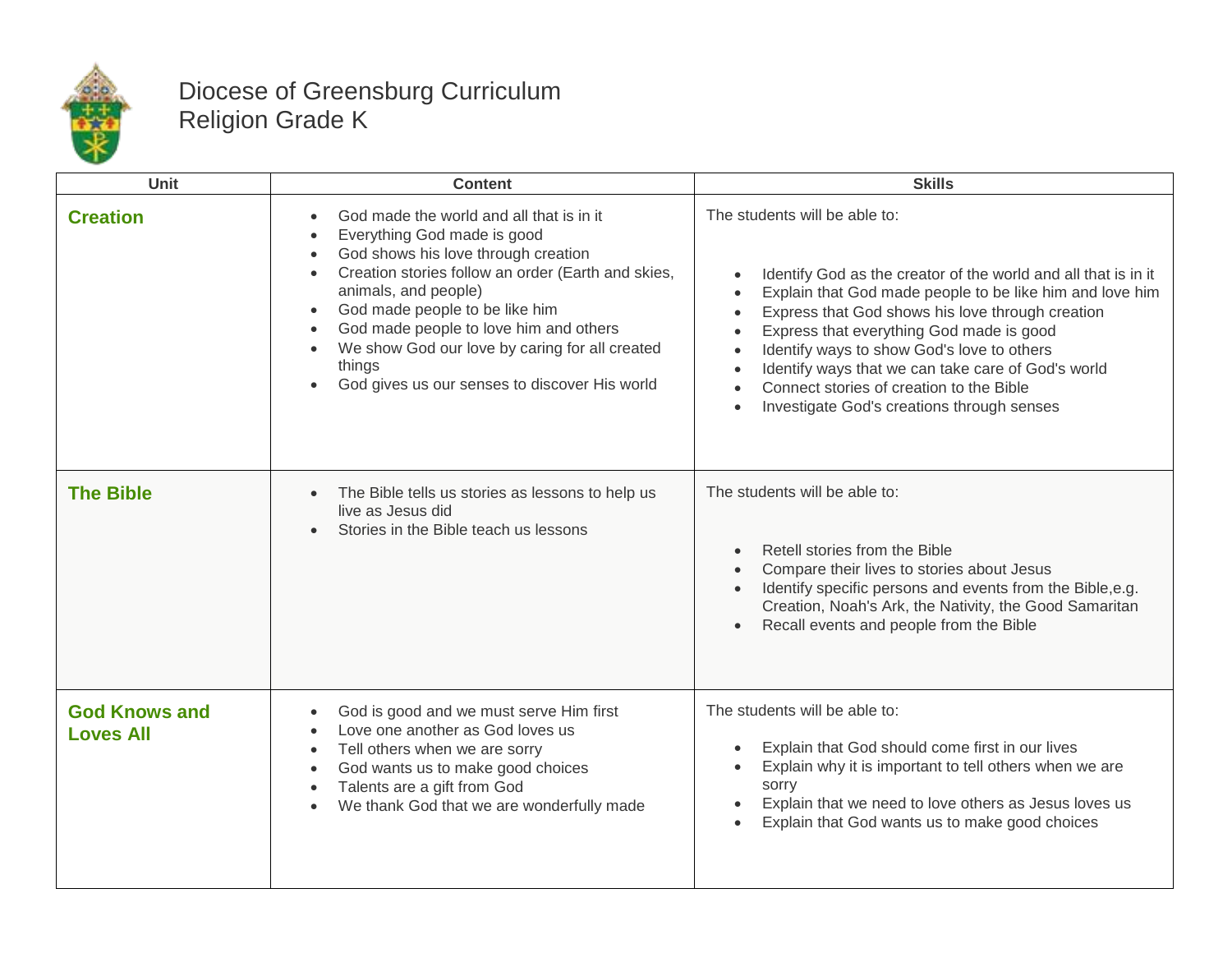| <b>Unit</b>                              | <b>Content</b>                                                                                                                                                                                                                                                                                                                                                                                                                                                                                                                                              | <b>Skills</b>                                                                                                                                                                                                                                                                                                                                                                                                                                                                                                                                          |
|------------------------------------------|-------------------------------------------------------------------------------------------------------------------------------------------------------------------------------------------------------------------------------------------------------------------------------------------------------------------------------------------------------------------------------------------------------------------------------------------------------------------------------------------------------------------------------------------------------------|--------------------------------------------------------------------------------------------------------------------------------------------------------------------------------------------------------------------------------------------------------------------------------------------------------------------------------------------------------------------------------------------------------------------------------------------------------------------------------------------------------------------------------------------------------|
| <b>Our Church</b><br><b>Community</b>    | The Church is a large family of God<br>$\bullet$<br>Each person has special talents to serve others<br>and to teach others about God<br>When we help others we are good neighbors and<br>$\bullet$<br>living the Greatest Commandment<br>The people God has given us are gifts                                                                                                                                                                                                                                                                              | The students will be able to:<br>Identify the Church as God's family<br>Identify talents that the students can use to serve others<br>within their Church and school community<br>Identify the Liturgy as the place for the Church to gather<br>as God's family<br>Demonstrate the Greatest Commandment through<br>service projects and actions                                                                                                                                                                                                        |
| <b>Jesus</b>                             | Jesus is the Son of God and the Son of Mary<br>$\bullet$<br>Jesus gave us the example of how to live our<br>$\bullet$<br>lives through his teachings in the Bible<br>The people who follow Jesus are Christians<br>$\bullet$<br>Jesus was a child like me<br>Jesus is our friend                                                                                                                                                                                                                                                                            | The students will be able to:<br>Identify Jesus as the Son of God and Mary<br>Identify people who follow Jesus as Christians<br>Identify the Bible as the place to find examples of the way<br>that Jesus wants us to live our lives<br>Spend time in prayer with Jesus<br>Retell events of Jesus' life<br>Compare our life to Jesus' life as a child                                                                                                                                                                                                  |
| <b>Sacraments and</b><br><b>Practice</b> | Sacraments are a sign of God's love for us<br>$\bullet$<br>God gives us the Sacraments to help us to get to<br>$\bullet$<br>know Him and build a relationship with Him<br>Through Baptism we become part God's family<br>$\bullet$<br>During worship time we pray to God through<br>song, prayer, and actions<br>At Mass we use special prayers, signs, and<br>objects to worship God<br>When we celebrate the Sacrament of the<br>Eucharist Jesus is present<br>The tabernacle is where the Blessed Sacrament<br>$\bullet$<br>is kept in the form of bread | The students will be able to:<br>Recognize God's presence in the Sacraments<br>Identify elements of the Rite of Baptism<br>Identify Baptism as the way become children of God and<br>a member of the Church<br>Participate in Mass by singing, praying, and reciting<br>prayers<br>Identify parts of the Mass--Consecration, Sign of Peace<br>Identify special features of the church--altar, statues,<br>crucifix, and tabernacle<br>Know that Jesus is present in the Eucharist<br>Understand the importance of the community worshiping<br>together |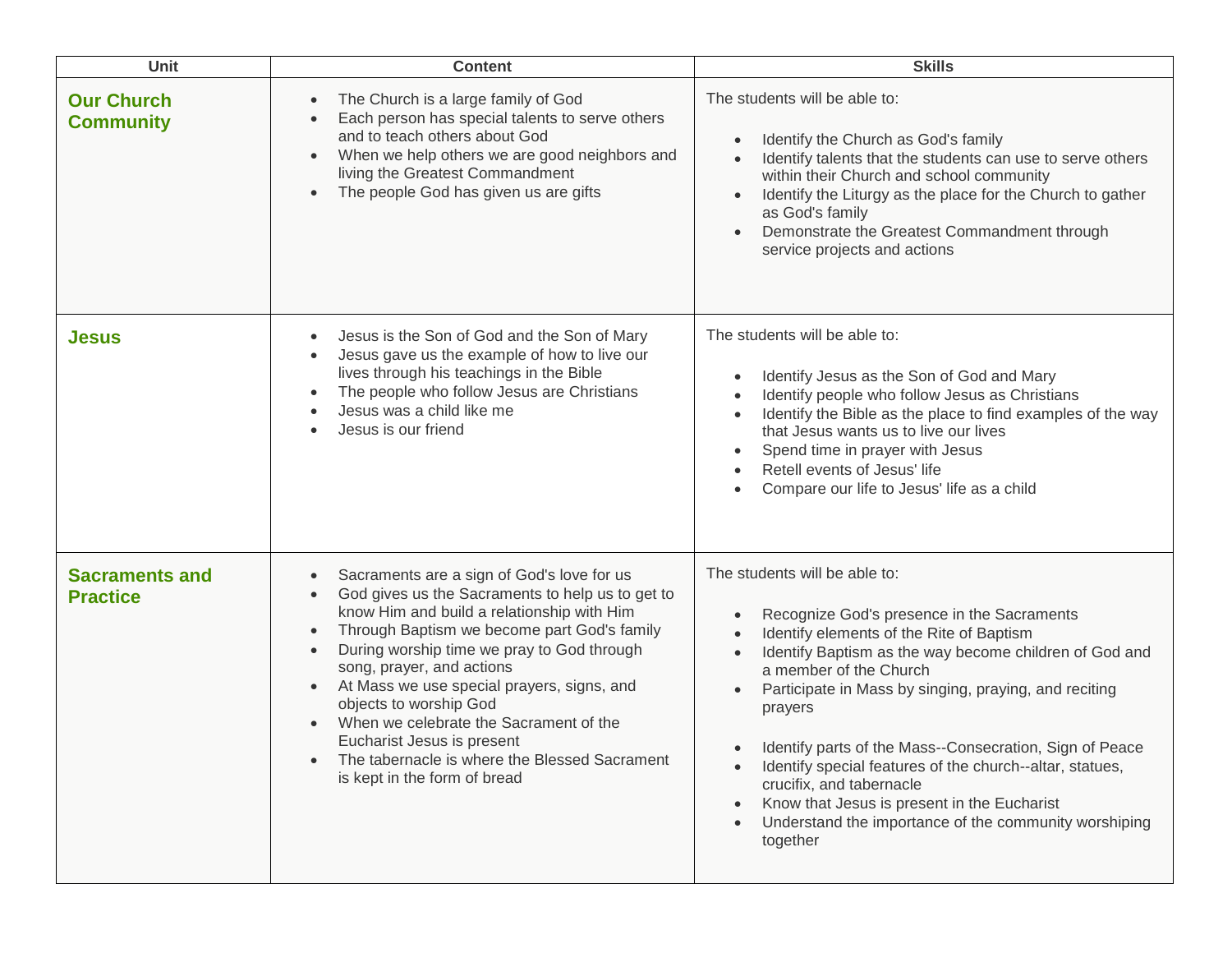| Students will be able to:<br><b>Liturgical Year and</b><br>Advent is a time to prepare as we wait for the<br>$\bullet$<br>birth of Jesus<br><b>Celebrations</b><br>The Holy Family celebrated the first Christmas<br>$\bullet$<br>$\bullet$<br>Mardi Gras and Ash Wednesday are celebrated<br>wait for the birth of Jesus<br>$\bullet$<br>in preparation for Lent<br>Recognize Advent continues for 4 weeks which is<br>$\bullet$<br>The 4 candles in the Advent wreath represent the<br>represented by 4 candles<br>$\bullet$<br>4 weeks of Lent<br>Ashes are last years palms and remind us of<br>of Jesus<br>$\bullet$<br>sacrifice and forgiveness<br>$\bullet$<br>Lent is a time to sacrifice and forgive others, as<br>$\bullet$<br>Explain the relationship between Mardi Gras, Ash<br>Jesus did<br>Wednesday, Lent, and Easter<br>During the Lent period we walk with Jesus and<br>$\bullet$<br>$\bullet$<br>take up our cross<br>show we are proud to be a Christian<br>The sequential events of Holy Week lead up to<br>$\bullet$<br>$\bullet$<br>Easter<br>by giving alms, praying, and fasting<br>Easter reminds of Jesus gave us the promise to<br>Sequence the events of Holy Week<br>$\bullet$<br>$\bullet$<br>new life<br>Identify the elements of the Last Supper<br>$\bullet$<br>Mary, the Mother of God, is celebrated throughout<br>$\bullet$<br>Reflect on the Stations of the Cross<br>$\bullet$<br>the Liturgical year<br>$\bullet$<br>as the day that Jesus rose from the dead | Unit | <b>Content</b> | <b>Skills</b>                                                                                                                                                                                                                                                                                                                                                                                                                                 |
|--------------------------------------------------------------------------------------------------------------------------------------------------------------------------------------------------------------------------------------------------------------------------------------------------------------------------------------------------------------------------------------------------------------------------------------------------------------------------------------------------------------------------------------------------------------------------------------------------------------------------------------------------------------------------------------------------------------------------------------------------------------------------------------------------------------------------------------------------------------------------------------------------------------------------------------------------------------------------------------------------------------------------------------------------------------------------------------------------------------------------------------------------------------------------------------------------------------------------------------------------------------------------------------------------------------------------------------------------------------------------------------------------------------------------------------------------------------------------------------------------------|------|----------------|-----------------------------------------------------------------------------------------------------------------------------------------------------------------------------------------------------------------------------------------------------------------------------------------------------------------------------------------------------------------------------------------------------------------------------------------------|
|                                                                                                                                                                                                                                                                                                                                                                                                                                                                                                                                                                                                                                                                                                                                                                                                                                                                                                                                                                                                                                                                                                                                                                                                                                                                                                                                                                                                                                                                                                        |      |                |                                                                                                                                                                                                                                                                                                                                                                                                                                               |
| of honor for Mary, the Mother of God<br>Celebrate specific Saint and feast days<br>$\bullet$                                                                                                                                                                                                                                                                                                                                                                                                                                                                                                                                                                                                                                                                                                                                                                                                                                                                                                                                                                                                                                                                                                                                                                                                                                                                                                                                                                                                           |      |                | Identify Advent as a time to prepare our hearts while we<br>Retell the story of the Holy Family's travels and the birth<br>Identify Christmas as the celebration of Jesus' Birthday<br>Understand ashes remind us of God's forgiveness and<br>Identify Lent as the time to prepare our hearts for Easter<br>Retell the story of Easter from the Palm Sunday to Easter<br>Identify the months of October and May as special times<br>$\bullet$ |
| The students will be able to:<br><b>Saints</b><br>Saints are friends of God<br>$\bullet$<br>The Saints teach us about God, show us how to<br>$\bullet$<br>live, and how to care for God's gifts<br>Participate in the Feast Days of the major saints<br>$\bullet$<br>The Saints pray for us to God, the Father, every<br>$\bullet$<br>$\bullet$<br>day<br>Father<br>Retell stories of the lives of different saints celebrated<br>$\bullet$<br>throughout the year<br>Saints to celebrate:<br>$\bullet$<br>Mary (9-8 & Christmas & May)<br>St. Francis (10-4)<br>St. Joseph (3-19 & Christmas)<br>St. Nicholas (12-6)                                                                                                                                                                                                                                                                                                                                                                                                                                                                                                                                                                                                                                                                                                                                                                                                                                                                                  |      |                | Explain that the saints offer daily prayer for us to God the                                                                                                                                                                                                                                                                                                                                                                                  |